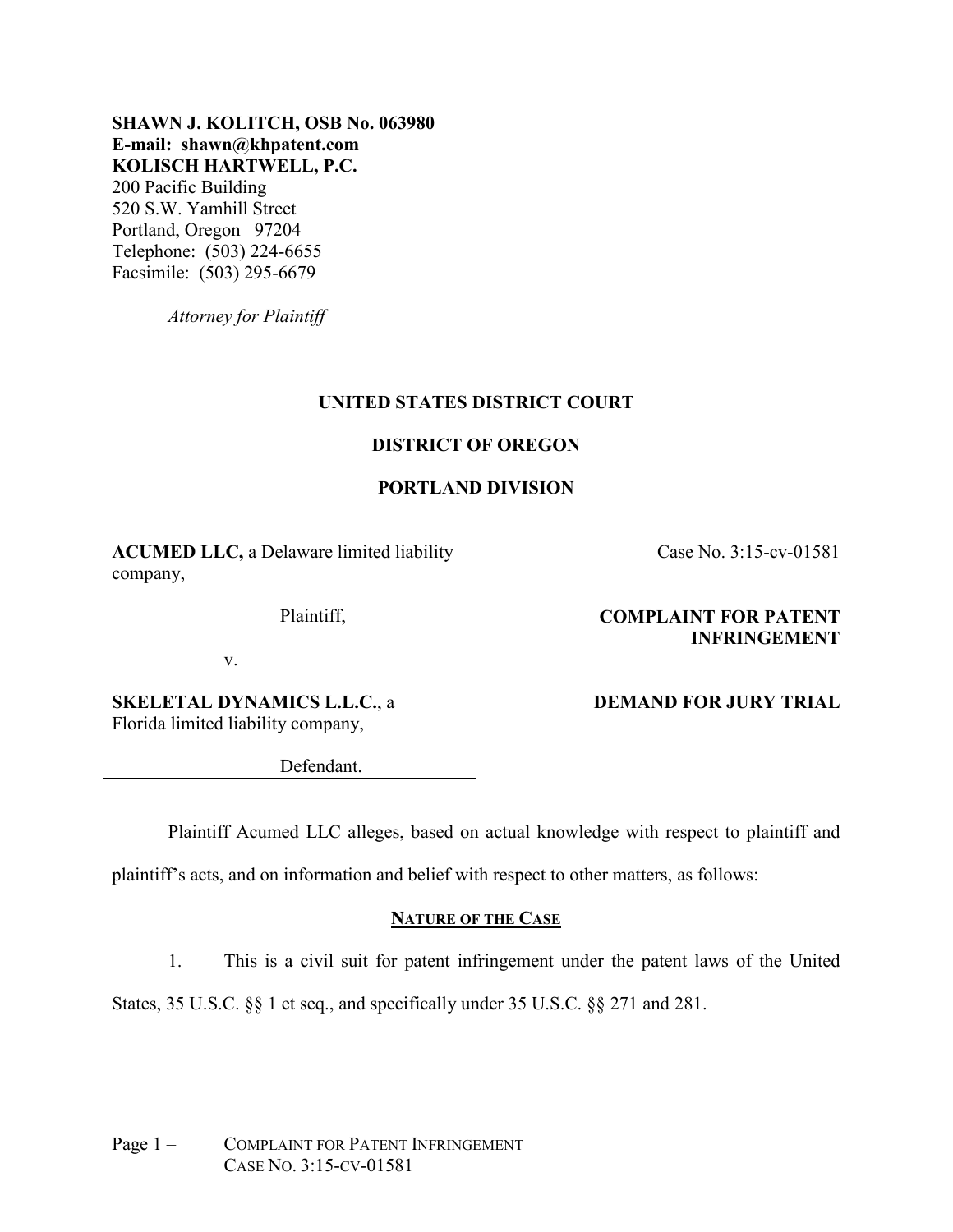### **THE PARTIES**

2. Plaintiff Acumed LLC ("Acumed") is a Delaware limited liability company, with a principal place of business and a mailing address at 5885 N.W. Cornelius Pass Road, Hillsboro, Oregon 97124.

3. Defendant Skeletal Dynamics L.L.C. ("Skeletal Dynamics") is a privately held Florida limited liability company, with a principal place of business and a mailing address at 8905 S.W. 87 Avenue, Suite 201, Miami, Florida 33176.

#### **JURISDICTION AND VENUE**

4. This Court has federal question and diversity subject matter jurisdiction of this action. The Court has federal question jurisdiction under 28 U.S.C. §§ 1331 and 1338(a) because of the claim under 35 U.S.C. § 271 for patent infringement. The Court has diversity jurisdiction under 28 U.S.C. § 1332 because the parties are citizens of different states (Oregon and Florida), and because the amount in controversy, exclusive of interest and costs, exceeds seventy-five thousand dollars (\$75,000).

5. This Court has personal jurisdiction in this action because Skeletal Dynamics conducts business, including selling and/or offering to sell products in connection with the allegations of this lawsuit, in the state of Oregon and in this judicial district.

6. Venue is proper in this judicial district under 28 U.S.C. § 1391 and 1400, because the injuries from the defendant's actions are felt in this district, where Acumed's principal place of business is located, and because Skeletal Dynamics is subject to personal jurisdiction in this district.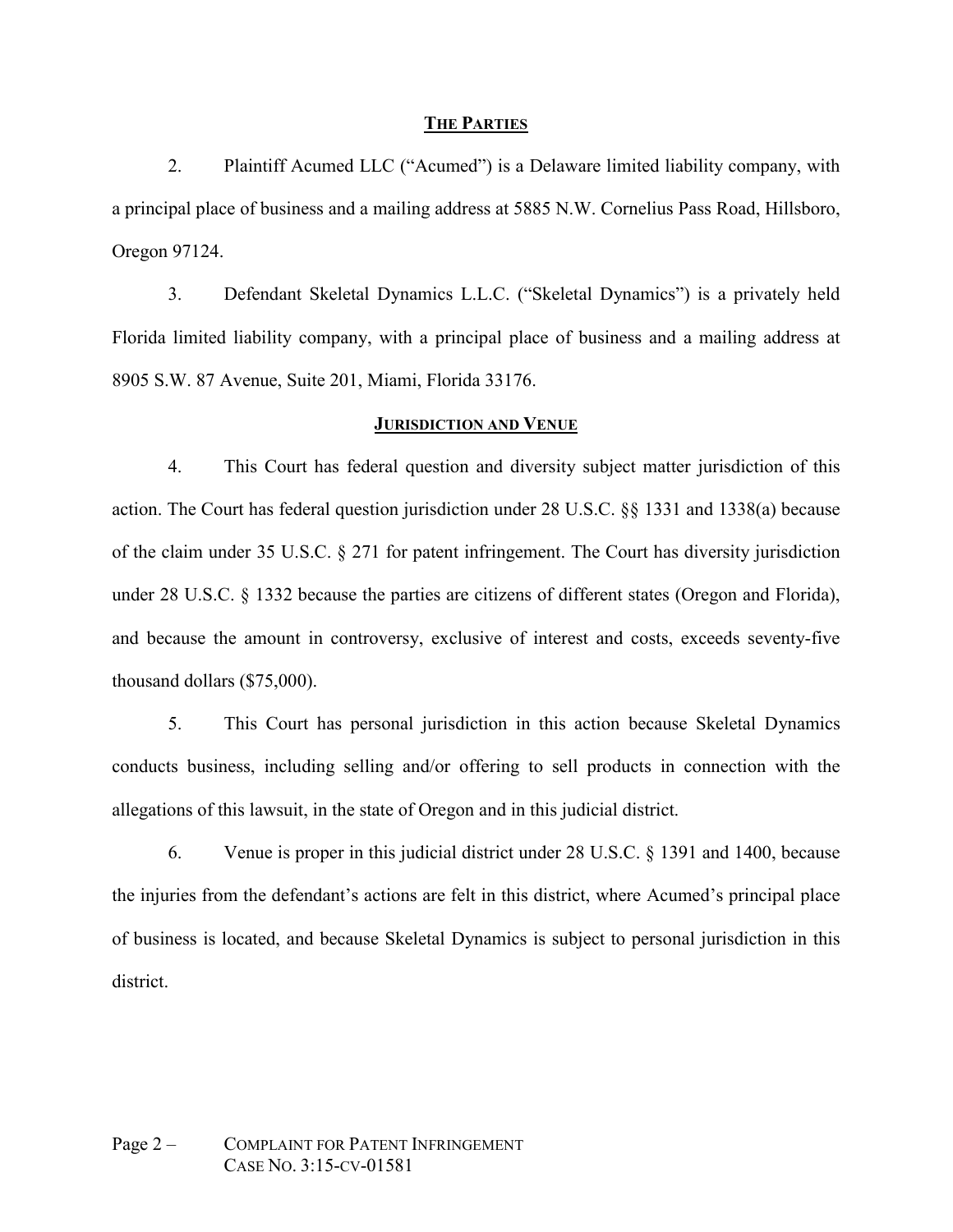#### **ACUMED'S PATENT**

7. Acumed owns all right, title, and interest in U.S. Patent Nos. 6,030,162 ("the '162 patent"), including the right to sue thereon and the right to recover for infringement thereof. The '162 patent is titled "Axial Tension Screw" and issued on February 29, 2000. A copy of the '162 patent is attached hereto as Exhibit A. The '162 patent gives Acumed the right to exclude others from making, using, offering for sale, and selling the invention claimed in the patent within the United States and from importing the invention claimed in the patent into the United States.

# **THE SKELETAL DYNAMICS INFRINGING PRODUCTS**

8. Skeletal Dynamics is making, using, offering for sale, selling, and/or importing bone fixation screws that include sections with varying thread pitch and diameter, under the name "REDUCT Headless Compression Screw," constituting infringement of Acumed's '162 patent. A copy of a publicly available Skeletal Dynamics brochure advertising the REDUCT Headless Compression Screws and related instrumentation is attached hereto as Exhibit B.

#### **CAUSES OF ACTION**

9. Skeletal Dynamics has infringed and is infringing the '162 patent by making, using, selling, offering to sell, and/or importing the Skeletal Dynamics REDUCT Headless Compression Screws.

10. Infringement by Skeletal Dynamics has been and continues to be willful.

11. Acumed has suffered, and will continue to suffer, substantial damages in an amount to be proven at trial, through lost profits, lost sales, and/or lost royalties, due to infringement by Skeletal Dynamics.

12. Acumed has suffered, and will continue to suffer, permanent and irreparable injury, for which Acumed has no adequate remedy at law.

# Page 3 – COMPLAINT FOR PATENT INFRINGEMENT CASE NO. 3:15-CV-01581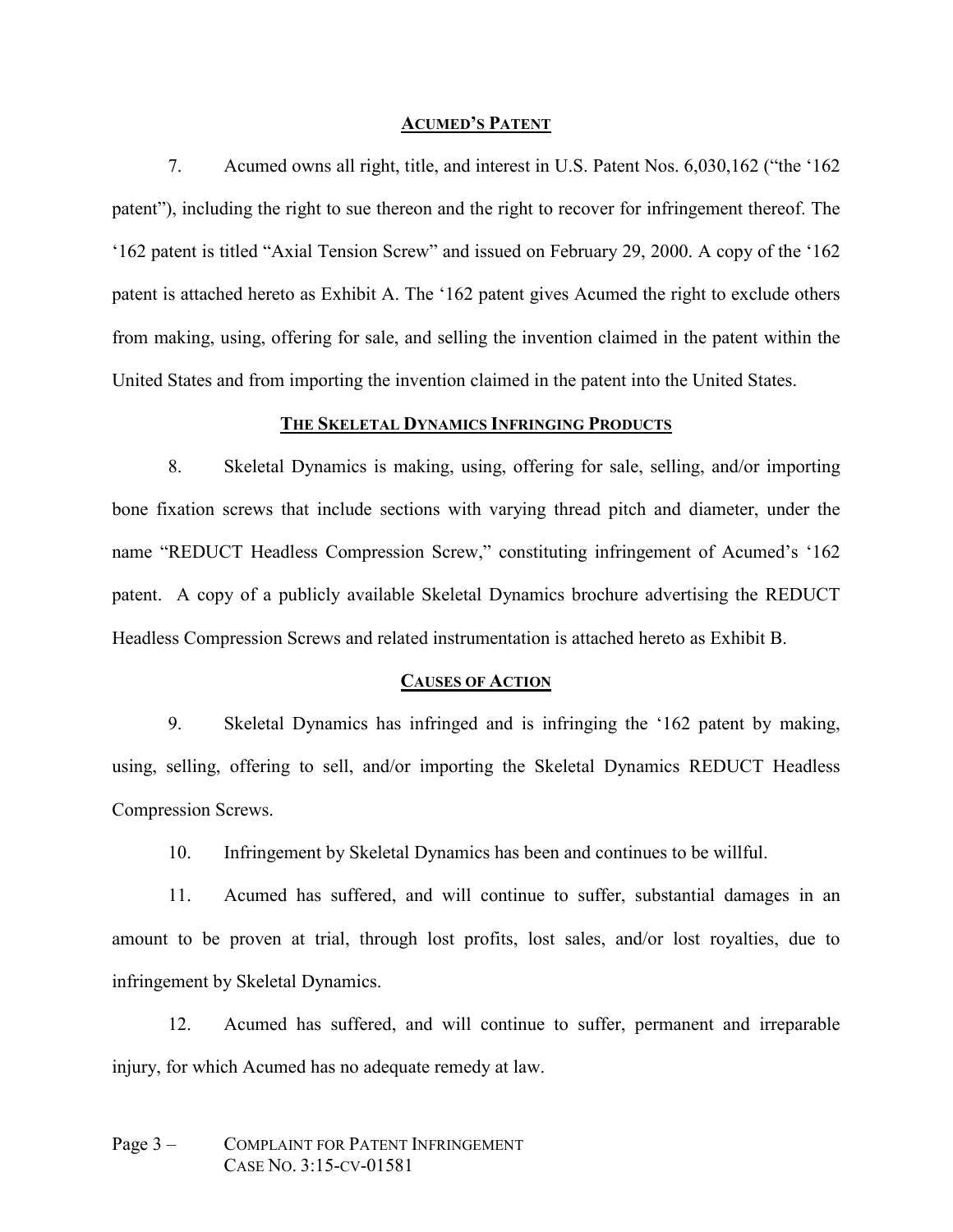13. Acumed is entitled to relief provided by 35 U.S.C. §§ 281, 283, 284, and 285.

## **PRAYER FOR RELIEF**

WHEREFORE, Acumed prays for judgment as follows:

A. That Skeletal Dynamics has infringed, and is infringing, the '162 patent in violation of 35 U.S.C. § 271;

B. That infringement by Skeletal Dynamics is willful;

C. That Skeletal Dynamics be preliminarily and permanently enjoined against all acts of patent infringement, including but not limited to making, using, selling, offering to sell, and importing the Skeletal Dynamics REDUCT Headless Compression Screws;

D. That Skeletal Dynamics be required to deliver to Acumed for destruction any and all articles in its possession and/or under its control that infringe the '162, including but not limited to all Skeletal Dynamics REDUCT Headless Compression Screws, and associated packaging and advertisements;

E. That Skeletal Dynamics be ordered to pay Acumed the damages that Acumed has suffered due to patent infringement by Skeletal Dynamics, together with interest thereon;

F. That Skeletal Dynamics be ordered to account for and pay Acumed the total profits Skeletal Dynamics has received from the sale of products infringing the '162 patent;

G. That this case be declared exceptional pursuant to 35 U.S.C. § 285, due to willful infringement by Skeletal Dynamics, and that Acumed be awarded trebled damages and its reasonable attorneys' fees and costs; and

H. That Acumed have such other and further relief as the Court and/or a jury deems just and proper.

# Page 4 – COMPLAINT FOR PATENT INFRINGEMENT CASE NO. 3:15-CV-01581